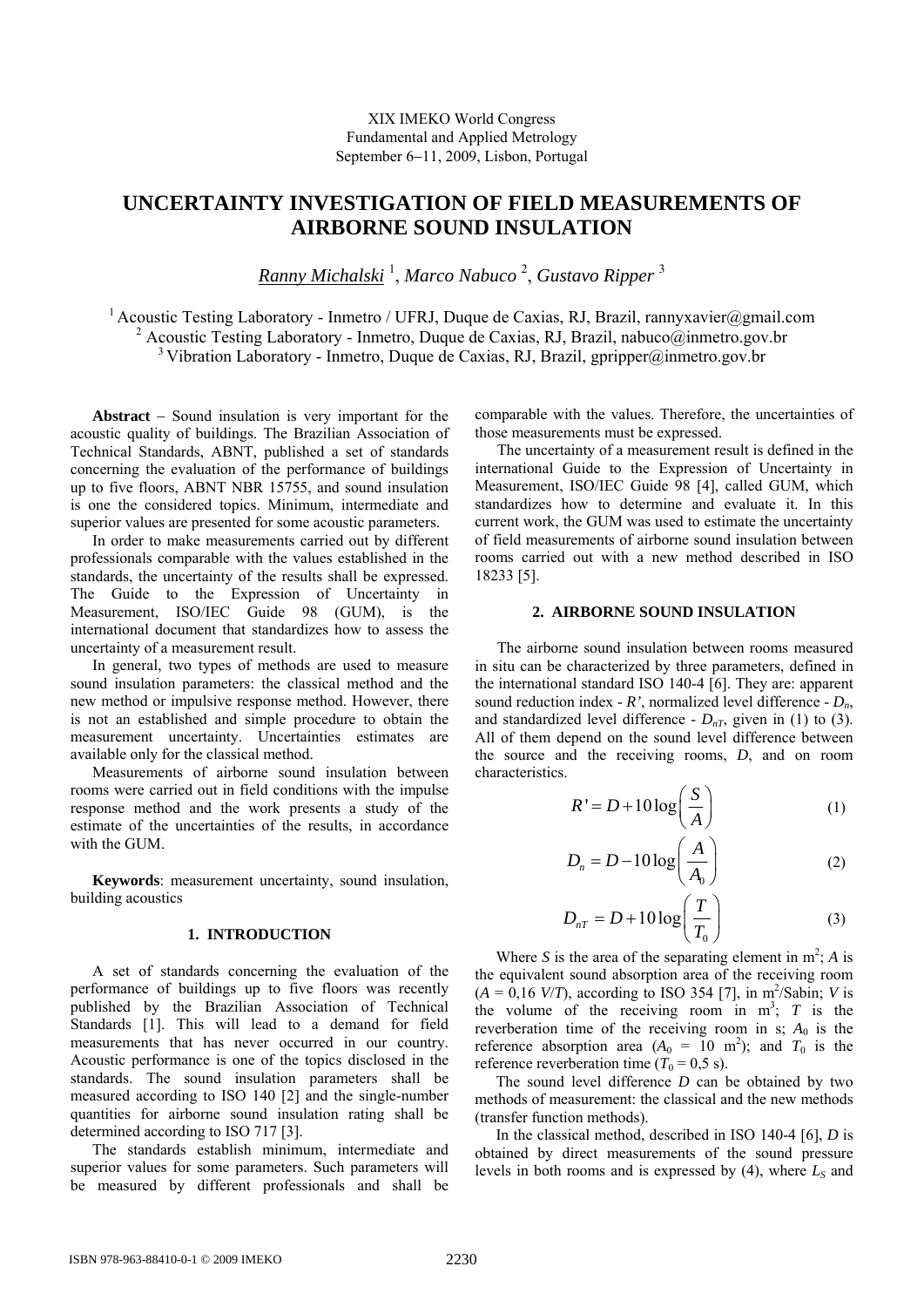*LR* are the space and time average sound pressure levels in the source and receiving rooms, respectively, when the source room is being excited, obtained by the energetic average of the levels measured in different microphone positions.

$$
D = L_{S} - L_{R} \tag{4}
$$

In the new method, described in ISO 18233 [5, 8], *D* is obtained after processing the impulse response of the room or its transfer function, as expressed by  $(5)$ , where  $H<sub>S</sub>$  and *HR* are the energetic space average acoustic transfer functions in the source and receiving rooms, respectively, when the source room is being excited.

$$
D = H_s - H_R \tag{5}
$$

The standardized level difference between rooms,  $D_{nT}$ , is one of the parameters considered in the Brazilian standards. For walls between two adjacent dwellings, the minimum acceptable values for the weighted standardized level difference,  $D_{nT,w}$ , range from 40 to 44 dB, the intermediate acceptable values range from 45 to 49 dB, and the superior values are equal or above 50 dB. Unfortunately, no value of uncertainty is given in the standards, but it should.

In acoustics in general, and particularly in sound insulation measurements, there is not a completely established procedure used on a broad scale to evaluate their uncertainties. Part 2 of ISO 140 [9] presents some uncertainty estimations, only for the classical technique, based on repeatability and reproducibility tests performed in some laboratories, but not based on ISO/IEC Guide 98 [4]. One should remember that in laboratories the uncertainties can be "controlled", whereas field measurements present some characteristics that can contaminate the results, as field conditions and time variance. For new techniques, there are even not repeatability and reproducibility tests to estimate the uncertainty of the results. ISO 18233 [5] states that the new methods can have "similar or better precision" relative to the classical method and that ISO/IEC Guide 98 [4] shall be used to evaluate the uncertainty of the results.

# **3. GUM'S UNCERTAINTY EVALUATION**

The result of a measurement is an estimate of the measurand *y* calculated as a function of the estimates  $(x_1, x_2,...,x_N)$  of the input quantities  $(X_1,...,X_N)$ . The GUM [4] describes steps to evaluate the measurement uncertainty. The first step is to specify the measurand *y* and its relation with the input quantities  $X_i$ . The next step is to list the estimates  $x_i$  of the input quantities and the possible sources of uncertainty, quantifying their associated uncertainty components  $u(x_i)$ . Finally, the total uncertainty of the measurement result, called the combined standard uncertainty,  $u_c(y)$ , can be calculated by the law of propagation of uncertainty, combining all the uncertainty components. Equation (6) gives the combined standard uncertainty for uncorrelated input quantities, where *ci* are the sensitivity coefficients and  $u(x_i)$  are the standard uncertainties associated with  $x_i$ . The sensitivity coefficients are the partial derivatives of *y* with respect to *xi*,  $(c_i = \partial y / \partial x_i)$ .

$$
u_c(y) = \sqrt{\sum_{i=1}^{N} [c_i]^2 u^2(x_i)}
$$
 (6)

The interval within which the value of the measurand is believed to lie with a high level of confidence is obtained by the expanded uncertainty *U* of a measurement. It is the product of a coverage factor *k* and the combined standard uncertainty of the measurement:  $U = k u<sub>e</sub>(y)$ . The coverage factor *k* is chosen based on the desired level of confidence.

The uncertainty of a measurement comprises many sources and many components and it can be quite complicated to define all these sources and components. The GUM divides the uncertainty components in two classes, A and B, depending on the method used to estimate their numerical values.

Type A estimation of uncertainty is obtained from statistical analysis of results of a series of experimental measurements, like standard deviations. The best estimate *xi* of an input quantity  $X_i$  is given by the arithmetic mean  $\overline{X}$  of *n* statistically independent observations, in repeatability conditions. The associated standard uncertainty  $u(x_i)$  is given by the average experimental standard deviation,  $u(x_i) = s(\overline{X})/\sqrt{n}$ .

Type B evaluations are those for which there is no experimental data from a set of measurements to statistically evaluate their standard uncertainties, but there are probability distributions based on experience or other information, like calibration certificates, manufacturer's data, or the result of a previous uncertainty evaluation.

# **4. UNCERTAINTY ESTIMATION FOR D<sub>nT</sub>**

The measurand  $D_{nT}$ , expressed in (3), was chosen for the uncertainty evaluation because it is the parameter considered in the Brazilian standards. Table 1 relates the input quantities with their sensitivity coefficients and associated standard uncertainties, and Fig. 1 illustrates the cause and effect diagram, relating the parameter with its input quantities and uncertainty sources.

Table 1. Input quantities and sensitivity coefficients for the measurements of  $D_{nT}$ .

| input<br>quantities | sensitivity<br>coefficients | standard<br>uncertainties |
|---------------------|-----------------------------|---------------------------|
| $H_S(f)$            |                             | u(H <sub>S</sub> ) (f)    |
| $H_R(f)$            |                             | $u(H_R)(f)$               |
| T(f)                | $10 \cdot \log(e)$<br>T(f)  | u(T)(f)                   |

 The individual uncertainty components for the input quantities were estimated from experimental measurements performed in repeatability conditions and quantified in terms of the average experimental standard deviation of the measured values. The repeatability conditions were characterized by the same in-situ situation, the same operator, and the same equipment. The resolution, also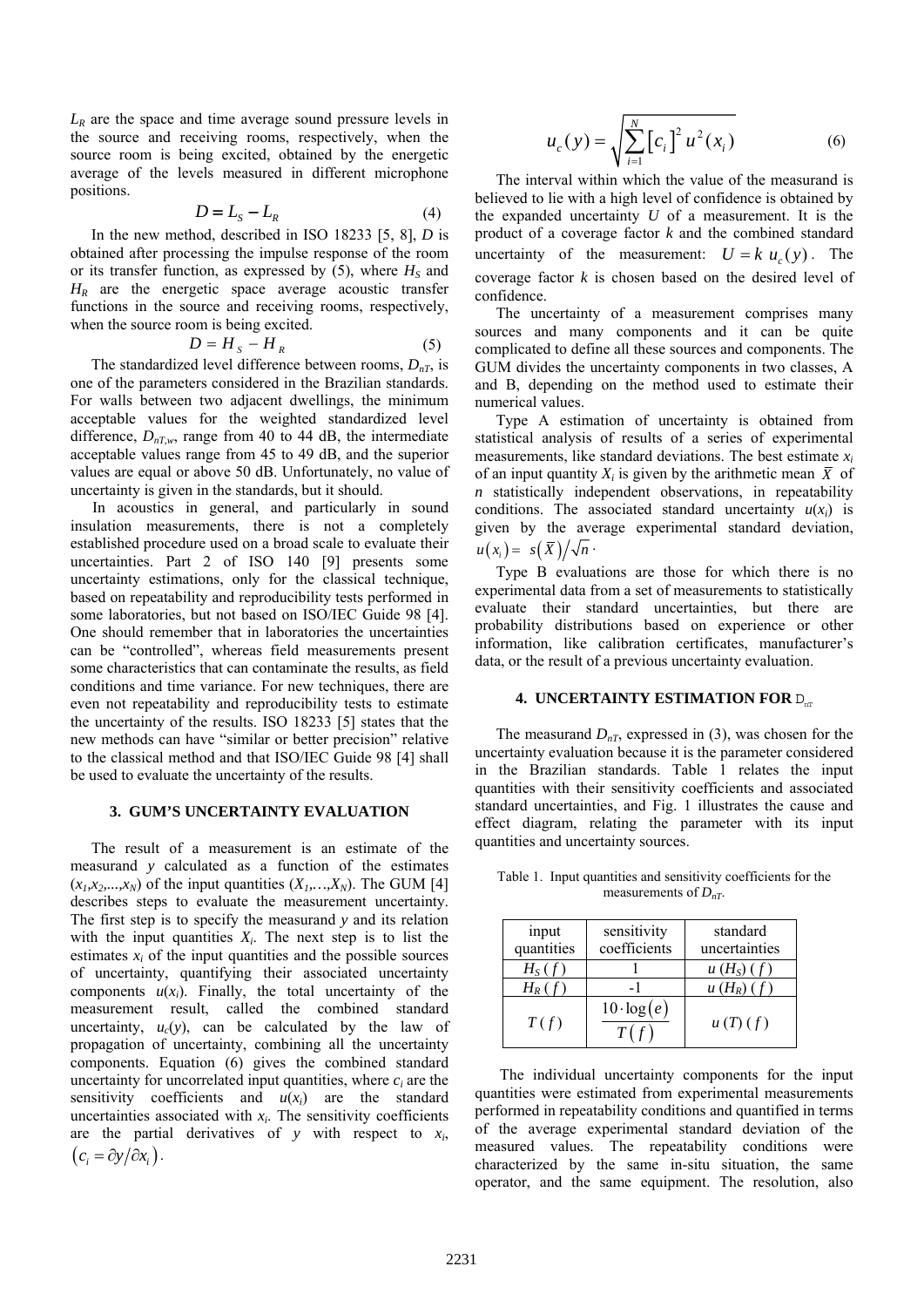called the readability, depends on the rounding of the result and was also considered as a source of uncertainty.



Fig. 1. Cause and effect diagrams for *DnT*.

The uncertainty components of the transfer functions produced by the equipment setup depend on a series of contributions from: microphones, sound source, preamplifiers, cables, multiplexer, calibrator.

All measurements were carried out in stable environmental conditions, therefore, effects of temperature, humidity and atmospheric pressure variations were neglected in the uncertainty evaluation.

# 4.1. Input quantities: acoustic transfer functions  $H<sub>S</sub>$  and *HR*

The uncertainty estimates for the input quantities  $H<sub>S</sub>$  and  $H_R$  followed the same procedure described in this section, where the subscripts  $<sub>S</sub>$  and  $<sub>R</sub>$  do not appear.</sub></sub>

The acoustic transfer function in a frequency band can be determined by (7):

$$
H(f) = H_{meas.}(f) + \delta H_{\text{setup}} + \delta H_{\text{resolution}} \quad (7)
$$

Where  $H_{meas}(f)$  is the average acoustic transfer function obtained in the experimental measurements, δ*Hsetup* is the contribution of the uncertainty of the transfer function produced by the equipment setup and δ*Hresolution* is the contribution of the uncertainty originated from the resolution of the equipment used in the measurements.

 $\delta H_{\text{setup}}$  and  $\delta H_{\text{resolution}}$  have null value ( $\delta H_{\text{setup}} = 0$  and  $\delta H_{resolution} = 0$ , but their associated uncertainties  $u(\delta H_{setup})$ and *u*(δ*Hresolution*) may not be null.

The uncertainty related with the measured transfer function  $H_{meas.}$  is evaluated from the average experimental standard deviation calculated for *n* measurements, (8). The mean value  $H(f)$  calculated for *n* measurements is the estimated result.

$$
u\left(H_{meas.}(f)\right) = \frac{s\left(H_{meas.}(f)\right)}{\sqrt{n}}\tag{8}
$$

The uncertainty related with the equipment setup is calculated assuming a rectangular distribution in an interval of  $\pm$  0,5 dB, considering known contributions of the used instrumentation, as the non-flatness of the microphone and the non-linearity of the sound analyzer in the frequency range, (9):

$$
u\left(\delta H_{\text{setup}}\right) = \frac{0,5}{\sqrt{3}}\tag{9}
$$

The uncertainty related with the rounding of the equipment used to measure the transfer functions is calculated using the assumption of a rectangular distribution for the resolution, which is 0,1 dB. Equation (10) expresses this uncertainty source:

$$
u\left(\delta H_{\text{resolution}}\right) = \frac{0,1/2}{\sqrt{3}}\tag{10}
$$

Combining all the uncertainty components related to the input quantities  $H_S(f)$  and  $H_R(f)$ , the uncertainty can be estimated, (11).

$$
u(H(f)) = \sqrt{u(H_{meas.}(f))^{2} + u(\delta H_{seup})^{2} + u(\delta H_{resolution})^{2}}
$$
 (11)

## *4.2. Input quantity: reverberation time T*

The uncertainty related to the reverberation time considered the repeatability of the measurements, with the average experimental standard deviations, and the rounding of the results, expressed in (12) to (14).

$$
u\left(T_{meas.}(f)\right) = \frac{s\left(T_{meas.}(f)\right)}{\sqrt{n}}\tag{12}
$$

$$
u\left(\delta T_{resolution}\right) = \frac{0,1/2}{\sqrt{3}}\tag{13}
$$

$$
u(T(f)) = \sqrt{u(T_{meas.}(f))^{2} + u(\delta T_{resolution})^{2}}
$$
 (14)

4.3. Combining the uncertainty components

The law of propagation of the uncertainties, presented in (6) and rewritten in (15), was applied to obtain the final combined standard uncertainty  $u_c(D_{nT})$ , considering all the input quantities uncorrelated.

$$
u_c(D_{nT}) = \sqrt{\left(\frac{\partial D_{nT}}{\partial H_S}\right)^2 u^2 (H_S) + \left(\frac{\partial D_{nT}}{\partial H_R}\right)^2 u^2 (H_R) + \left(\frac{\partial D_{nT}}{\partial T}\right)^2 u^2 (T)}
$$
 (15)

#### **5. MEASUREMENT DATA**

Data used in the calculation of the uncertainties were obtained from independent measurements carried out between two adjacent rooms in a single floor building. The rooms are illustrated in Fig. 2.



Fig. 2. Adjacent rooms.

The number and positions of microphones and source comply with the requirements in part 4 of ISO 140 [6]. The